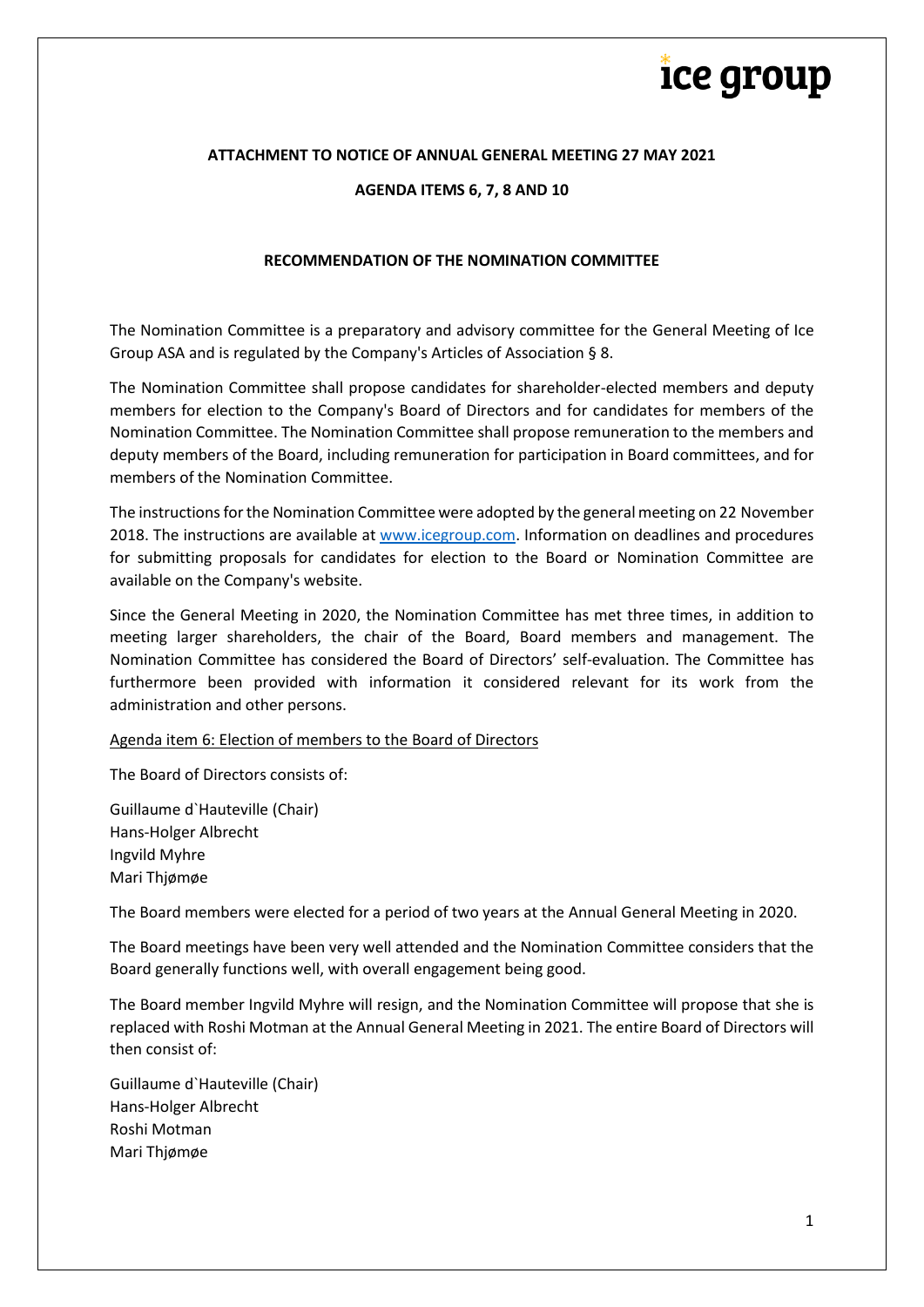It is proposed that the new Board member will be elected for a period of two years, until the Annual General Meeting in 2023.

The Nomination Committee has in its work with the nomination of candidates considered the Company's requirements and the common interests of the shareholders. The Committee considers that the proposed candidate will contribute to a board composition that overall is suitable to protect the shareholders' and the Company's interests. The proposed member has a background that complements the existing Board members. Together the Board members provide digital, marketing, finance, telecoms and regulatory competence and accordingly meet the Company's need for expertise, capacity and diversity.

The entire Board of Directors fulfils the requirements in the Company's Articles of Association and the statutory requirements set out in Chapter 6 of the Norwegian Public Limited Liability Companies Act with respect to the number of directors, residence requirements, gender representation, the qualification requirement regarding the Audit Committee and the requirements for independence as set out in the Norwegian Code of Practice for corporate governance (NUES).

### Proposal for resolution

The Nomination Committee proposes that the Annual General Meeting adopts the following resolution:

*"Roshi Motman is elected as member of the Board of Directors for a period of two (2) years until the Annual General Meeting in 2023, as replacement for Ingvild Myhre. The Company's Board of Directors will then consist of:* 

*Guillaume d`Hauteville (Chair) Hans-Holger Albrecht Roshi Motman Mari Thjømøe"*

Further information about the candidate nominated is provided below.

#### Agenda item 7: Election of members to the Nomination Committee

The members of the Nomination Committee were elected by the General Meeting on 3 June 2019 for a period of two years. The Committee's members are up for election in the Annual General Meeting in 2021.

In preparing the criteria for selecting and recommending members for the Nomination Committee, the committee has focused on the interests of the shareholder community and on meeting the company's need for expertise, capacity and diversity in addition to balance the need for continuity and renewal in the Board and committee. All members have attended meetings of the committee.

Based on the above, the Committee has nominated the re-election of its current members as chair and member, respectively, for a period of two years until the Annual General Meeting in 2023:

## *Jan Šebor (Chair) Thomas Harding*

Further information about the candidates is provided below.

The Nomination Committee hasreviewed and evaluated the content of itsinstructions. The Committee does not propose any amendments to its instructions.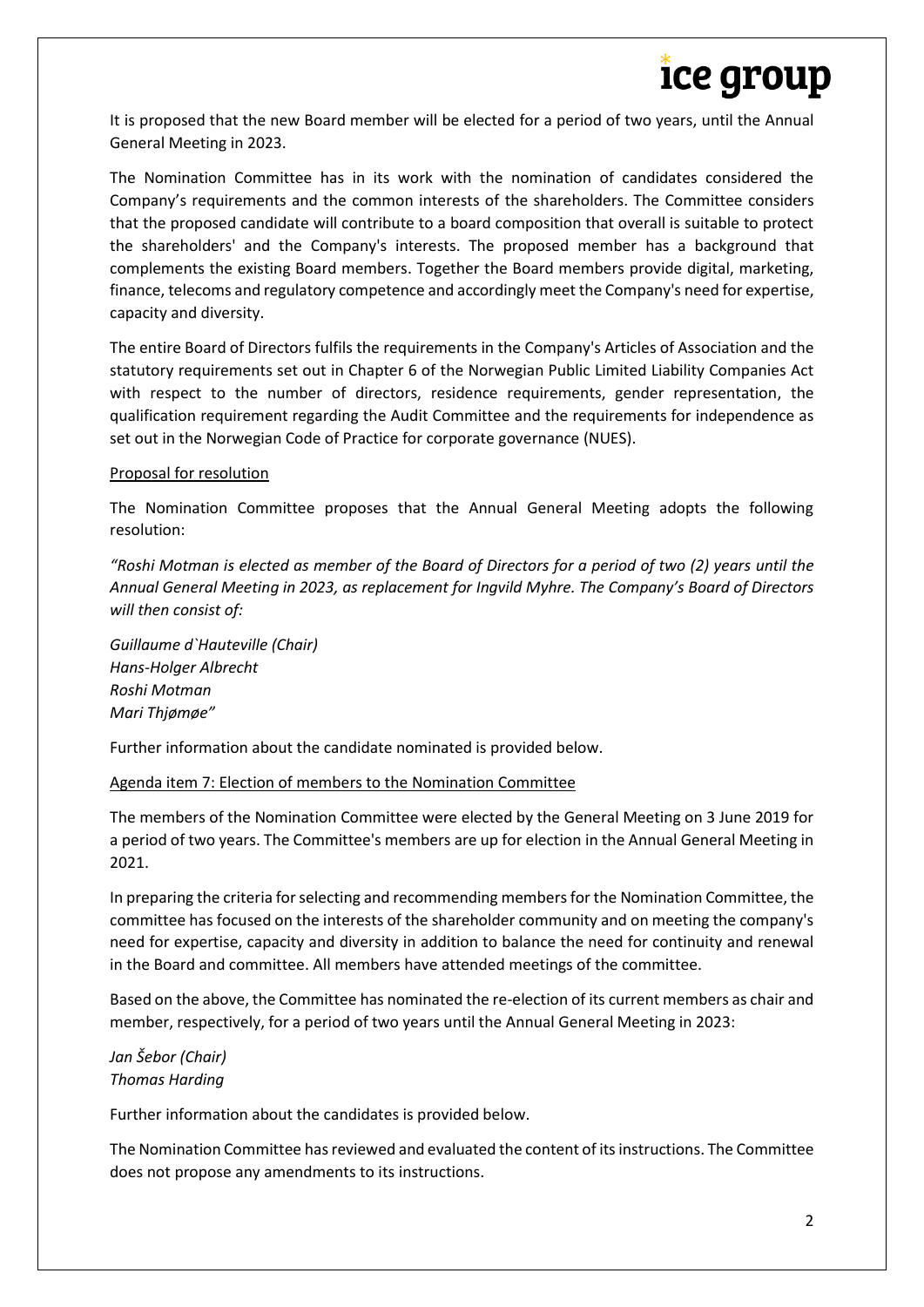### Agenda item 8: Recommendation on remuneration to the Board of Directors

In considering the proposals for remuneration to the members of the Board of Directors, the Committee has considered information on remuneration for Board members in comparable companies, the scope of work and the efforts that the members are expected to invest in their positions in the coming period. The Committee has furthermore discussed the level of remuneration with shareholders.

On this basis, the Nomination Committee proposes to adjust the remuneration for the Board with 2.5% in line with the general salary adjustment in Norway and of the Company for the period until the Company's ordinary general meeting in 2022. In addition, the Nomination Committee proposes to adjust the remuneration to the Chair of the Audit Committee with an additional amount of NOK 40,000 and the remuneration to the Member of the Audit Committee with NOK 10,000 to reflect the higher amount of work required for such positions.

Previous years the remuneration to the Board of Directors has included remuneration for work related to the Audit and Remuneration Committee. To create transparency regarding what each Board Member is getting paid for, the Nomination Committee proposes to split the remuneration into a Board fee and remuneration for work related to the Audit Committee and Remuneration Committee as follows:

*a) Board fee*

*Chair: NOK 495,000 Member: NOK 360,000*

*b) Remuneration for work related to the Audit Committee*

*Chair: NOK 90,000 Member: NOK 60,000*

*c) Remuneration for work related to the Remuneration Committee*

*Chair: NOK 70,000 Member: NOK 50,000*

#### Agenda item 10: Recommendation on remuneration to Nomination Committee

In considering the proposals for remuneration to the members of the Nomination Committee, the Committee has considered information on remuneration for members of the Nomination Committee in comparable companies, the scope of work and the efforts that the members are expected to invest in their positions in the coming period. The Committee has furthermore discussed the level of remuneration with shareholders.

On this basis, the Nomination Committee proposes to adjust the remuneration for the Nomination Committee with 2.5% in line with the general salary adjustment in Norway and of the Company for the period until the Company's ordinary general meeting in 2022:

*Chair: NOK 51,250 Member: NOK 35,875*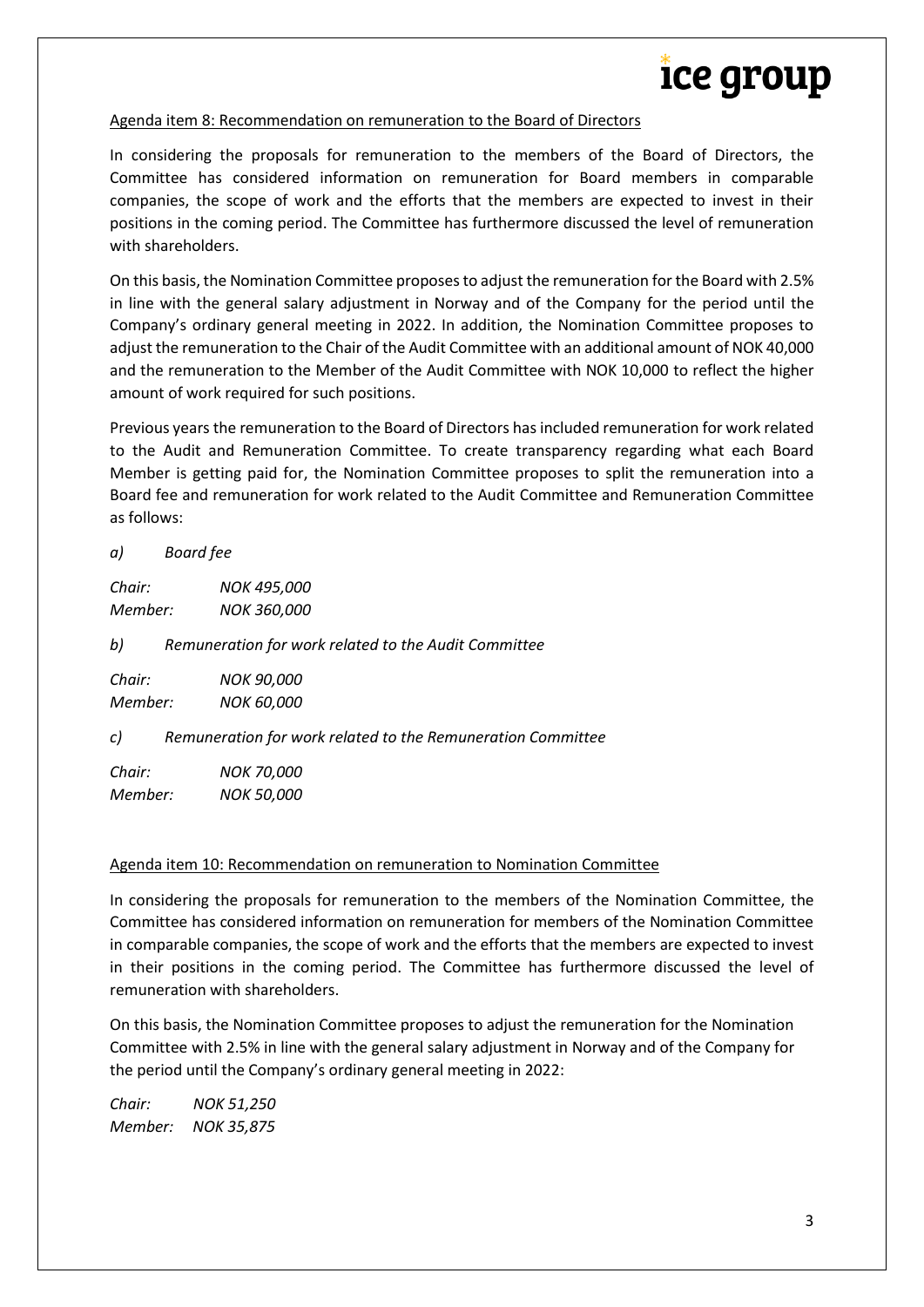\*\*\*

18 May 2021

Jan Šebor (chair) **Thomas Harding**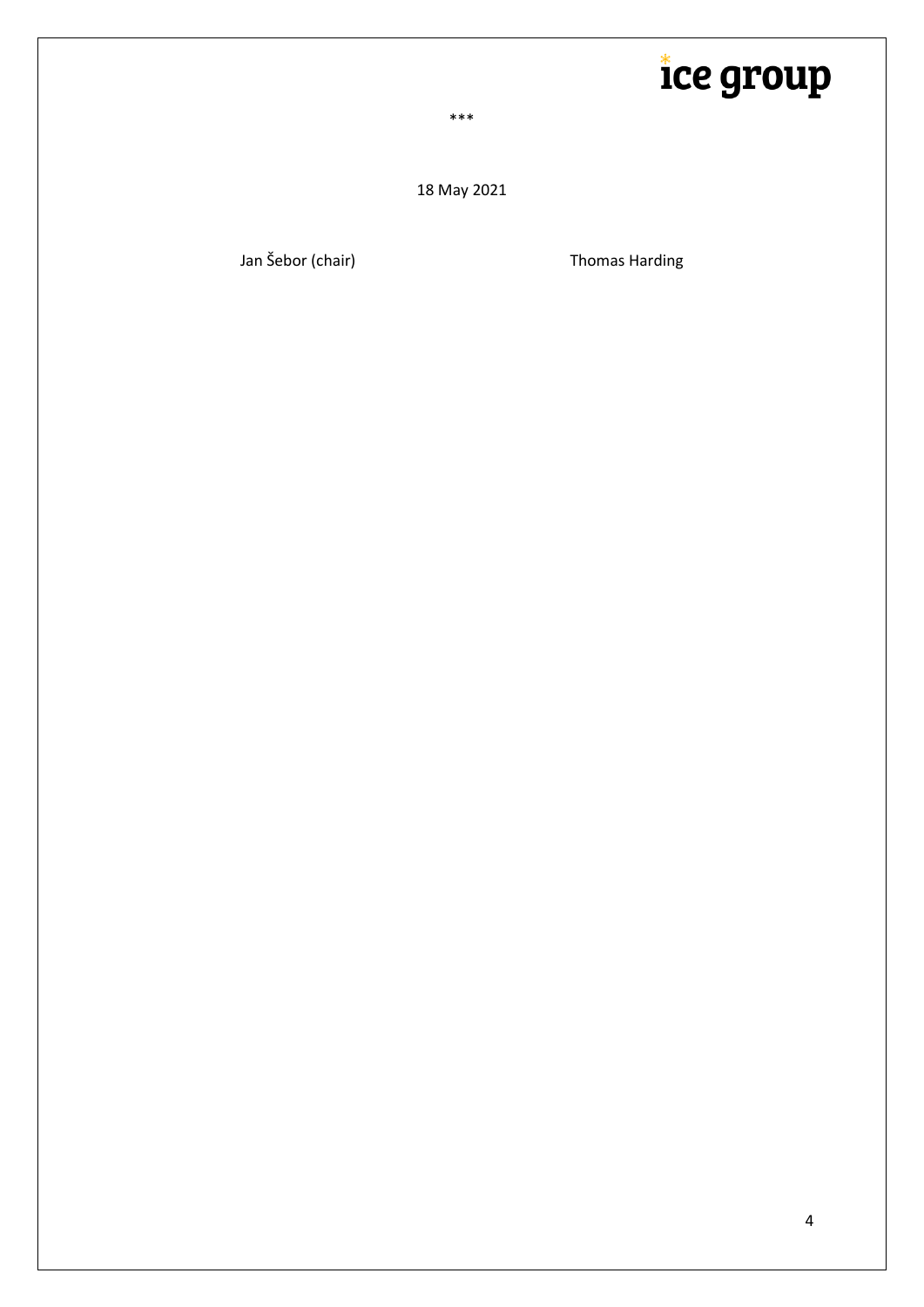### Information about the proposed candidate to the Board of Directors:

### *Roshi Motman (41), nominated for election as Board member*

Roshi Motman (born 1979, resident in Sweden) is currently the COO, Board member and investor of Amuse, a global digital music distribution and label business, based in Stockholm. Previously, she was the CEO of Millicom/Tigo Ghana and later the CEO for the merged entity with telco giant Bharti Airtel, AirtelTigo Ghana. Prior to her stint at Millicom/Tigo, Ms. Motman worked for Tele2 in Sweden, where she held various management positions.

She is also a Board member of Swedfund International, the Swedish state's development financier and is the co-founder of Qualiteq, a software development and telecom services house.

Ms. Motman holds a MSc in Industrial Engineering and Management from Chalmers University of Technology, Sweden.

Roshi Motman is currently advisor to the Board of Directors of Ice Group ASA and holds 173,703 shares in the company. She is independent of the main shareholders.

#### Information about the proposed candidates to the Nomination Committee:

### *Jan Šebor, (37), nominated for re-election as chair of the Nomination Committee*

Mr. Šebor has been chair of the Nomination Committee since June 2019.

Jan Šebor (born 1984, resident in London) is a Vice President with Access Industries (and associated to the Company's majority shareholder AI Media Holdings (NMT) LLC), a private investment holding, since 2013. At Access, he is responsible for sourcing, executing and managing new and existing investments in the technology, media, telecommunication, industrials and real estate. Prior to Access, Mr. Šebor was with Morgan Stanley's Investment Banking Division focusing on the industrials, chemicals and natural resources. Mr. Šebor currently serves as a member of the Board of Directors of Deezer S.A., Net1 International Holdings A.S., AI Brazil Holdings B.V. and Icon UK Distribution Holdings Limited. He was previously a director of Sentient Technologies Holdings Limited and Ada Health GmbH. Mr. Šebor holds an MSc in Financial Management from the Vlerick Business School and an MSc in Business and Law from the University of Economics in Prague.

Mr. Šebor currently does not hold any shares in the Company and is independent of the management of Ice Group ASA. Mr. Sebor is the Vice President of Access Industries, where Mr. Guillaume d'Hauteville (Chairman of the Board of Ice Group ASA) is Vice Chairman.

#### *Thomas Harding, (49), nominated for re-election as member of the Nomination Committee*

Mr. Harding has been a member of the Nomination Committee since June 2019.

Thomas Harding (born 1971, resident in London) is a partner at Bridford Group (and associated to the Company`s shareholder, Bridford Investments Limited). Tom previously worked at Access Industries, after joining from Weil, Gotshal and Manges' private equity department. He has an MA from the University of Cambridge and subsequently studied at City University (law) and London Business School (finance). He is currently a director of LenioBio GmbH, Penfold Technology Limited, Solar Foods Oy, Touchlight Holdings Limited and Westwing Group AG. He has previously been a director of Ice Group ASA, Perform Group Limited, Sentient Technologies Holdings Limited, Channel 10 TV, as well as being